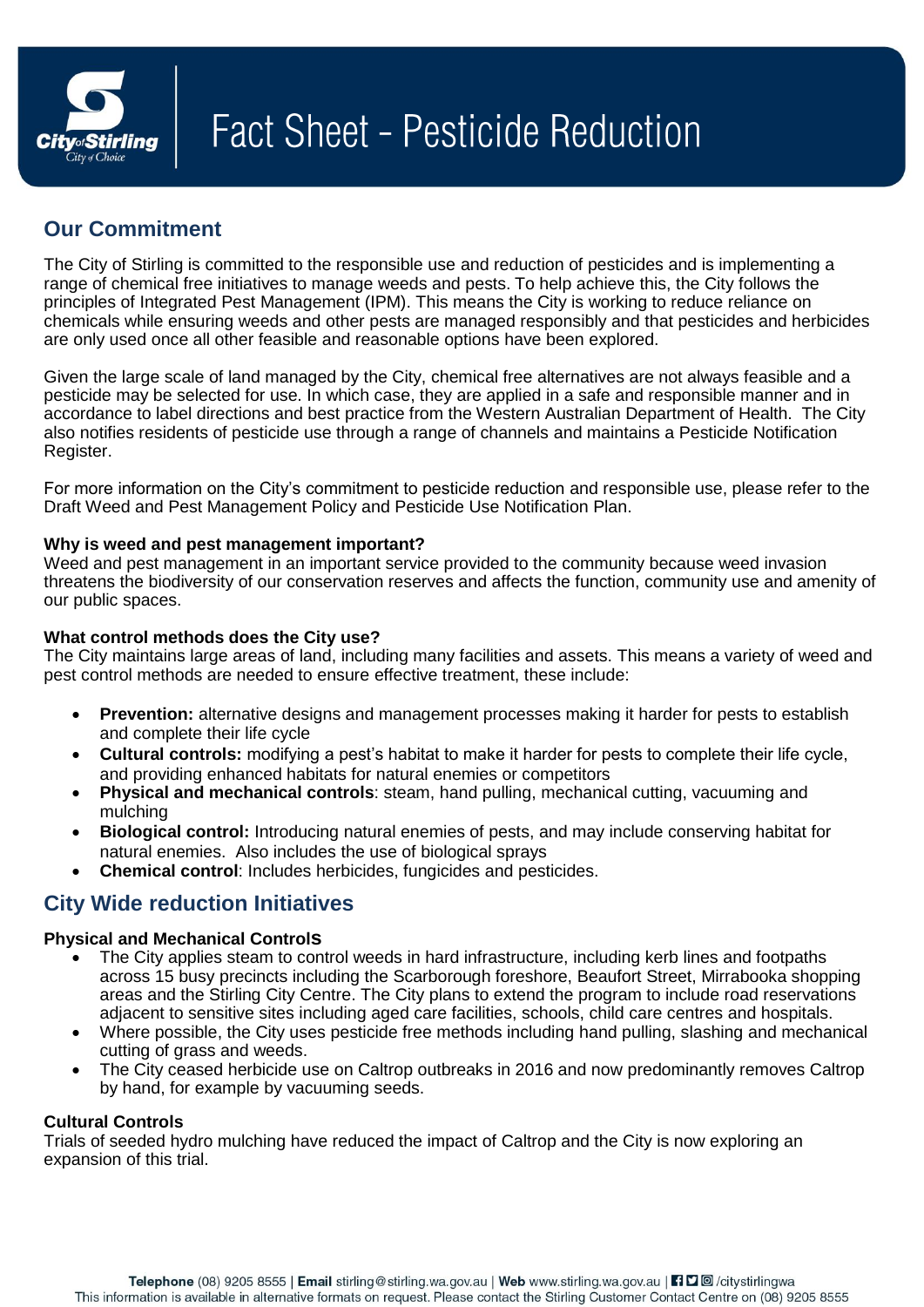

# **Natural areas (bushlands, coastal areas, lakes, wetlands)**

The City is home to unique bushlands, coastal areas, lakes and wetlands. Management and conservation of these areas is important to the City as it supports sustainable ecosystems, ongoing biodiversity improvements and habitat for wildlife. The City uses a range of methods to minimise weeds and pests in these areas, including:

## **Biological Control**

Introducing leaf hopper insects and rust fungus to provide effective control for certain creeping weeds

## **Chemical Control**

- The use of selective herbicides, that do not affect native plants, for dense infestations of non-native grasses in bushland
- Spot-spraying for weeds with underground storage in the form of bulbs, corms and rhizomes and include Black Flag, Fumaria, Oxalis and Gazania
- Hand brushing cut trunk bases with herbicide to control feral trees and Pampas Grass
- The use of organic herbicides including vinegar, pelargonic acid and neem seed oil are being investigated to reduce reliance on chemically-derived herbicides such as glyphosate.

## **Physical and Mechanical Controls**

The City's many dedicated conservation volunteers also help protect and conserve our natural area reserves, contributing almost 20,000 hours (or the equivalent of ten full time employees) each year. These efforts, along with City resources, resulted in more than 136 tonnes of environmental weeds being hand pulled and slashed in 2017/18.

# **Turf management**

The turf renovation and maintenance undertaken on City sports fields, parks, golf greens and reserves aims to achieve the best performance of the turf, which helps to minimise weed infestation, pest and disease pressures.

## **Cultural Control**

- The use of organic fertilisers and amendments such as Seamungus and Bactivate are used to keep the soil healthier with the addition of beneficial bacteria
- The use of soil and leaf tissue analysis, which is undertaken up to four times a year to ensure optimum health of the turf
- Topdressing soils with high organic makeup is also carried out to promote turf health

## **Chemical Control**

 The use of spot pesticide control to target specific weeds with a 'weed wand' to minimise broad acre spraying

## **Monitoring**

 The City undertakes surveys each year to record the extent of pest infestation, ensuring pesticides are only used where necessary.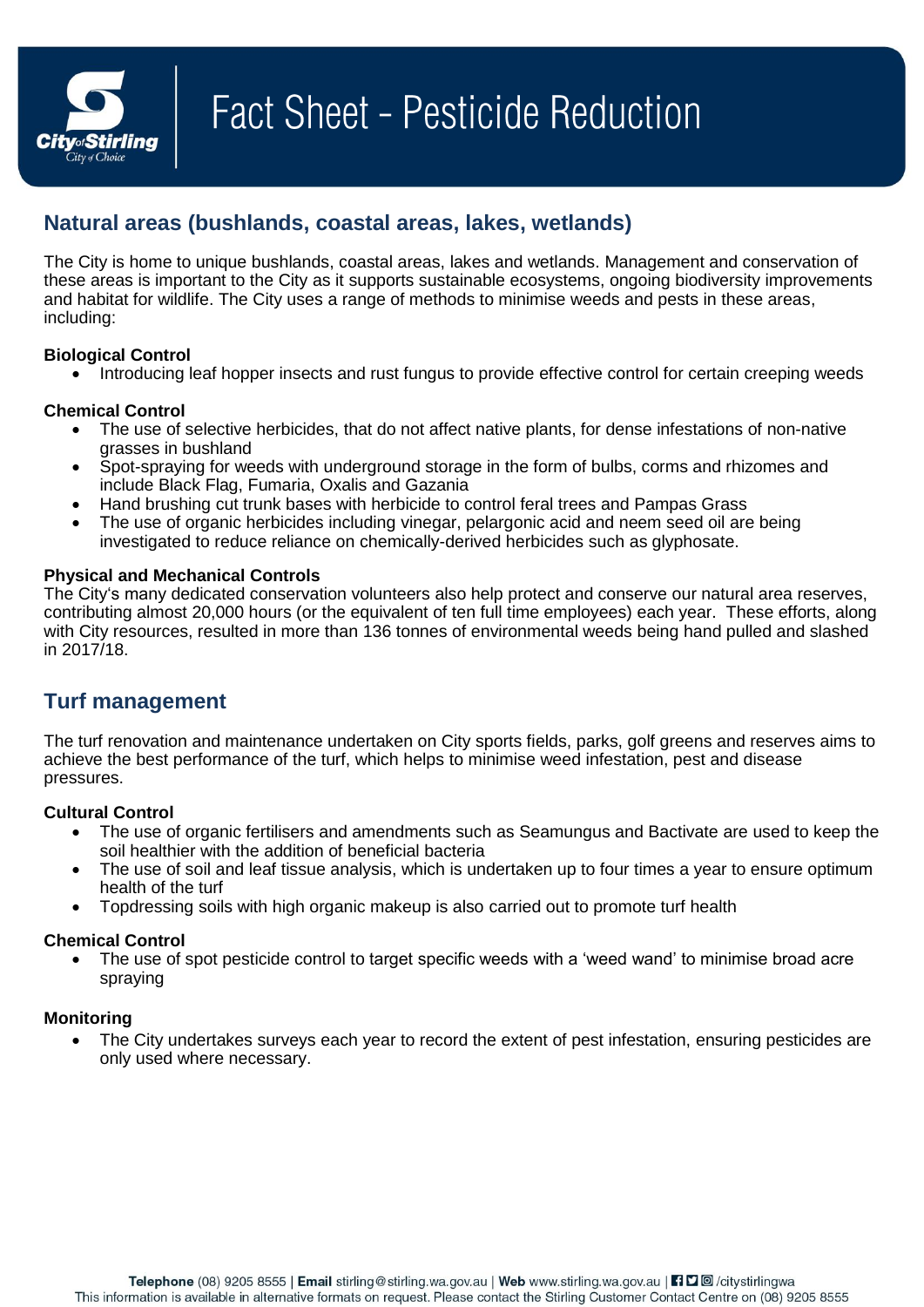

# **Streetscapes and gardens**

Regular maintenance of city-owned road verges, medians and gardens around city-owned facilities helps minimise weed infestation, pest and disease pressures.

## **Cultural Control**

- The application of mulch to prevent weeds from growing
- The use of watering and supplements ensures vegetation health and can assist pest control

## **Chemical Control**

• The reduction of glyphosate use by up to 40 per cent in road reservations during the past 10 years

## **Physical and Mechanical Controls**

 The use of techniques to replace glyphosate, including 'Hot Steam Spray', has assisted the reduction of herbicide use from three to two times per year.

## **Trees**

There are more than 300,000 trees in parklands and streetscapes across the City, their regular inspection, pruning and maintenance ensures early detection of diseases and pests.

### **Prevention**

- Sourcing trees from accredited nurseries ensuring the healthiest possible stock, which increases resilience to pest and diseases
- Suitable species are selected for harsh WA climates

## **Cultural Control**

- Staking young trees to ensure they develop strong trunks and roots, increasing resilience to diseases and pests
- The application of mulch around newly-planted trees to prevent weeds from growing
- Watering of newly-planted trees for the first two years, assisting with establishment and healthy growth that can assist with pest control

## **Physical and Mechanical controls**

The removal of bees by approved apiarists when swarming near a sensitive site.

# **City nursery**

Many of the plants discussed above are grown in the City's nursery, which produces more than 50,000 plants and trees. This ensures local provenance, which means seeds are sourced locally and have already adapted to local conditions and individual habitats. The benefits of provenance include higher resilience to disease and pests.

## **Biological Control**

 Biocontrol trials with predatory insects (i.e. ladybugs) to control pests, reduces the requirement for chemical control

## **Cultural Control / Prevention**

- The maintenance of strict hygiene practices as part of its quality control under the Australian Nursery Industries Accreditation Program
- The use of native species to ensure the greatest natural resistance to pests and diseases.